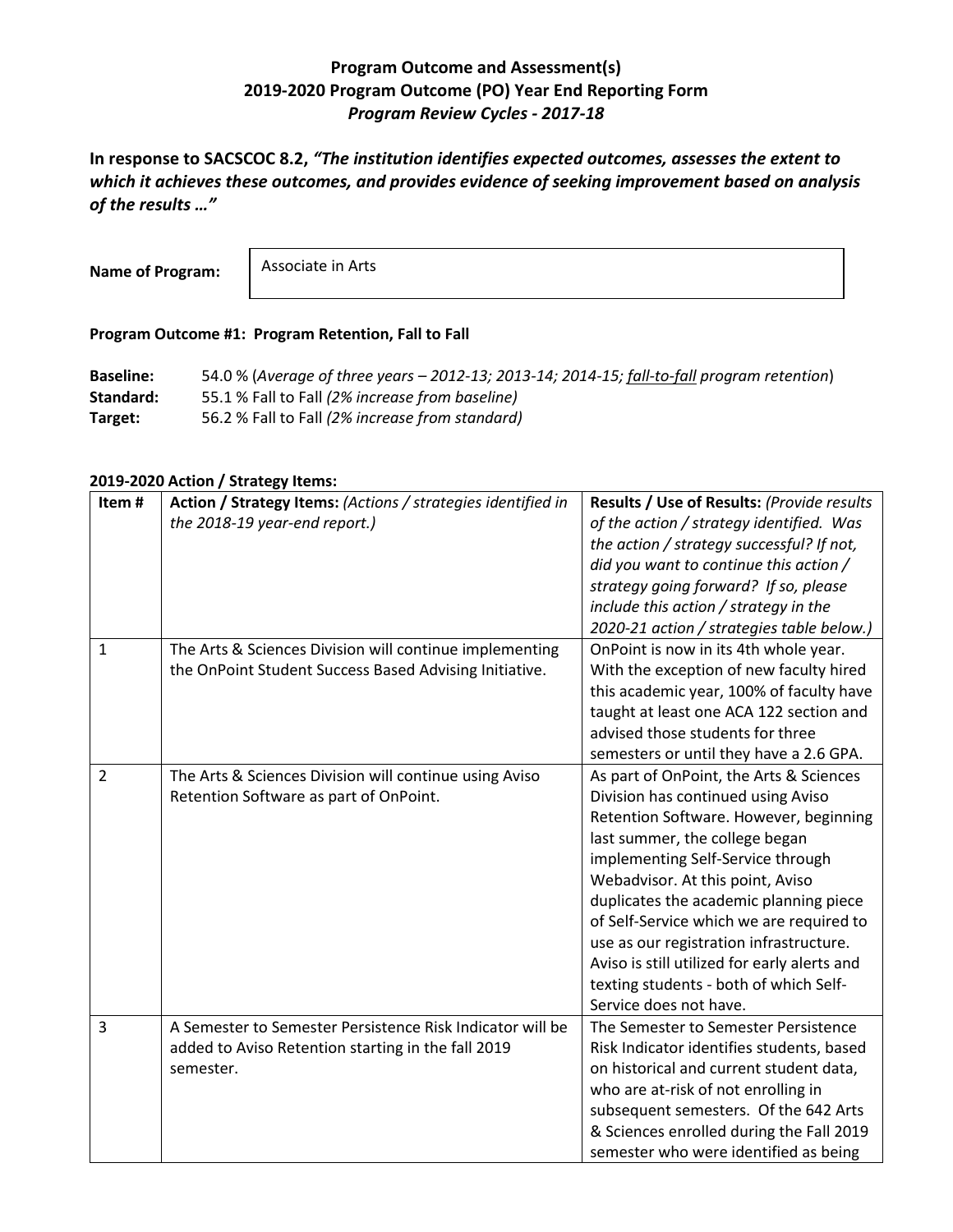|  | medium or high risk for not persisting,    |
|--|--------------------------------------------|
|  | 410 (63.8%) enrolled in courses for the    |
|  | Spring 2020 and/or Summer 2020             |
|  | semester. This data serves as a baseline   |
|  | for this population of students for future |
|  | assessment cycles.                         |

| Year (Fall to Fall) | Program<br>Fall<br><b>Enrollment</b><br><b>Cohort</b> | Program<br><b>Completers</b> | Program<br><b>Returners</b> | <b>Program Non-</b><br><b>Completers</b> | Program<br><b>Transfers</b> | Program<br><b>Retention</b> |
|---------------------|-------------------------------------------------------|------------------------------|-----------------------------|------------------------------------------|-----------------------------|-----------------------------|
| Fall 2012-Fall 2013 | 1306                                                  | 127                          | 552                         | 522                                      | 105                         | 52.0%                       |
| Fall 2013-Fall 2014 | 1209                                                  | 114                          | 536                         | 559                                      | 49                          | 53.8%                       |
| Fall 2014-Fall 2015 | 1091                                                  | 133                          | 482                         | 404                                      | 72                          | 56.4%                       |
| Fall 2015-Fall 2016 | 1218                                                  | 165                          | 527                         | 427                                      | 99                          | 56.8%                       |
| Fall 2016-Fall 2017 | 1180                                                  | 119                          | 521                         | 441                                      | 99                          | 54.2%                       |
| Fall 2017-Fall 2018 | 1193                                                  | 139                          | 488                         | 450                                      | 116                         | 52.6%                       |
| Fall 2018-Fall 2019 | 1041                                                  | 104                          | 455                         | 482                                      | 101                         | 53.7%                       |



**Provide narrative for analysis of program retention data** *(Based on the data, provide a narrative of your analysis of fall to fall retention. Indicate factors that may have affected your retention. State any changes you plan to address for next year that may affect retention.)*

The historical data regarding fall to fall retention for Associate in Arts has remained fairly consistent going back to 2012. The very nature of college transfer areas promotes transfer to a 4 year college/university. With the increase in Career & College Promise (CCP) enrollment, a larger percentage of our students arrive at WCC already possessing college credits. Furthermore, as part of the CCP program, 100% of available credits to participants are Universal General Education Transfer Courses (UGETC). The current Comprehensive Articulation Agreement (CAA) favorable supports transfer, as opposed to graduation, in that the first 30 hours of education credit are all UGETC courses. Once any AA student has completed the "first 30" transfer becomes much less cumbersome. With this being said, within Arts & Sciences, we have addressed retention through the implementation of our last Quality Enhancement Plan (QEP) and with the addition of Retention Software